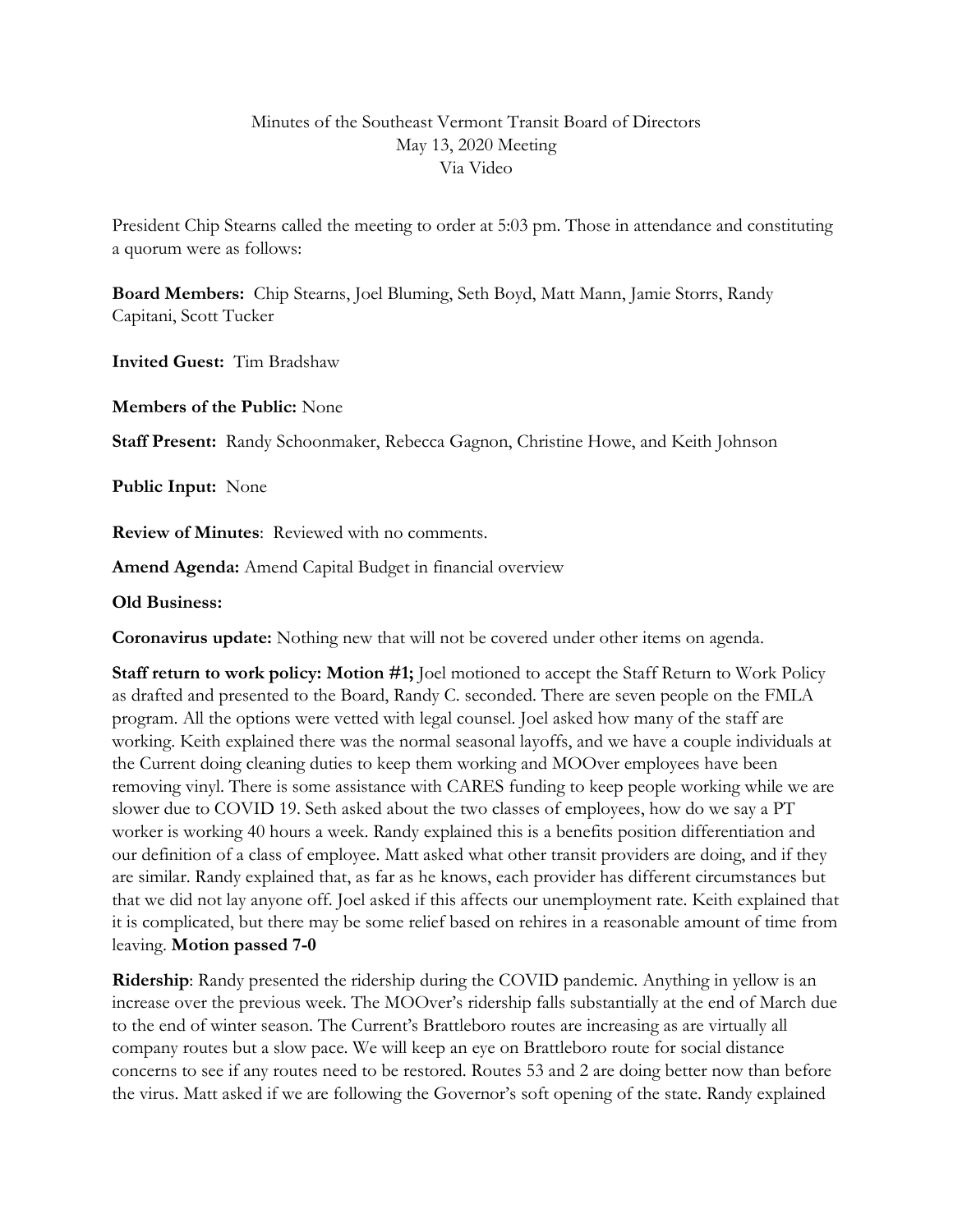that route changes are up to the providers working with VTrans, and that we are only covered by face mask policy but not tied to May 15<sup>th</sup> deadline. Tim reinforced that ridership is really what causes the shift in routes. Examples of this are some providers used demand response and some are adding buses for social distancing concerns, but VTrans trusts the providers to manage their services. Matt was more thinking planning, with anticipating a soft opening of the state will we need to bring on more routes. Rebecca explained that she is still down drivers so that will also affect restarting routes. The board authorized Chip and Randy to adjust routes as needed as the previously-approved route change policy remains in place.

**CARES Act Funding:** Randy explained the CARES Act funding. It will be a long-term wash of funds. Federal 5311 Operations and state assistance funding have already been advanced to us and partially spent, and the new CARES Act Ops funding will replace those two sources. This result in an eventual pay back of prepaid grant monies. Tim and Ross will be sending us the actual payback amount owed, and reimbursements now will be banked so that funds will be available when the state requests the payback. Matt asked about the capital waterfall list. That is on hold as the funding is not for capital but operations. Tim confirmed that as of now, that capital list will be on hold.

**Financial Overview:** The finance executive summary was reviewed. On the Budget vs. Actual we are anticipating a deficit with vehicle repairs at Current being \$100,000 over budget. With the COVID reimbursement it is difficult to sort revenue for the fourth quarter and project an FY20 surplus/deficit. The BVA report shows a large surplus but that is the effect of the COVID reimbursement. We are still on a spending freeze to carefully watch the year end expenses. We are still looking at about \$100,000 to \$150,000 deficit. Christine and Rebecca are working on a year-end projected budget and we will have a better projection before the next meeting. At the previous Board meeting noncapital was approved at \$190,000, with \$150,000 for rebranding effort. New quotes are showing we need an extra \$30,000 to complete that project. The request was accepted by Tim at VTrans. The board needs to approve the FY21 nonvehicle capital to increase from \$190,000 to \$220,000. **Motion #2:** Randy C made the motion to increase the non-vehicle capital budget for FY 21 from \$190,000 to \$220,000 Seth seconded. **Motion passed 7-0**

# **Partner Updates:**

**Mount Snow**: We will meet with Jamie and the new GM at Mount Snow to discuss, among other things, off site parking. Jamie confirmed there will be a meeting later this summer

**Stratton**: We have not spoken to Stratton and owe them a phone call.

**Okemo:** Randy and Rebecca had a good conversation with Bruce Schmidt (GM), Edwin Kenny, and John Neal. We discussed what SEVT might do for Okemo, a very similar conversation as we had with Stratton. Randy will request to give us their costs for their current shuttle services and we will go back with some ideas of service. Rebecca felt it was a productive conversation, and they were interested in how the MOOver runs Mount Snow. Chip asked about Hermitage possibilities. Randy said if they wanted a Hermitage to Mount Snow run that is an existing route which we could entertain.